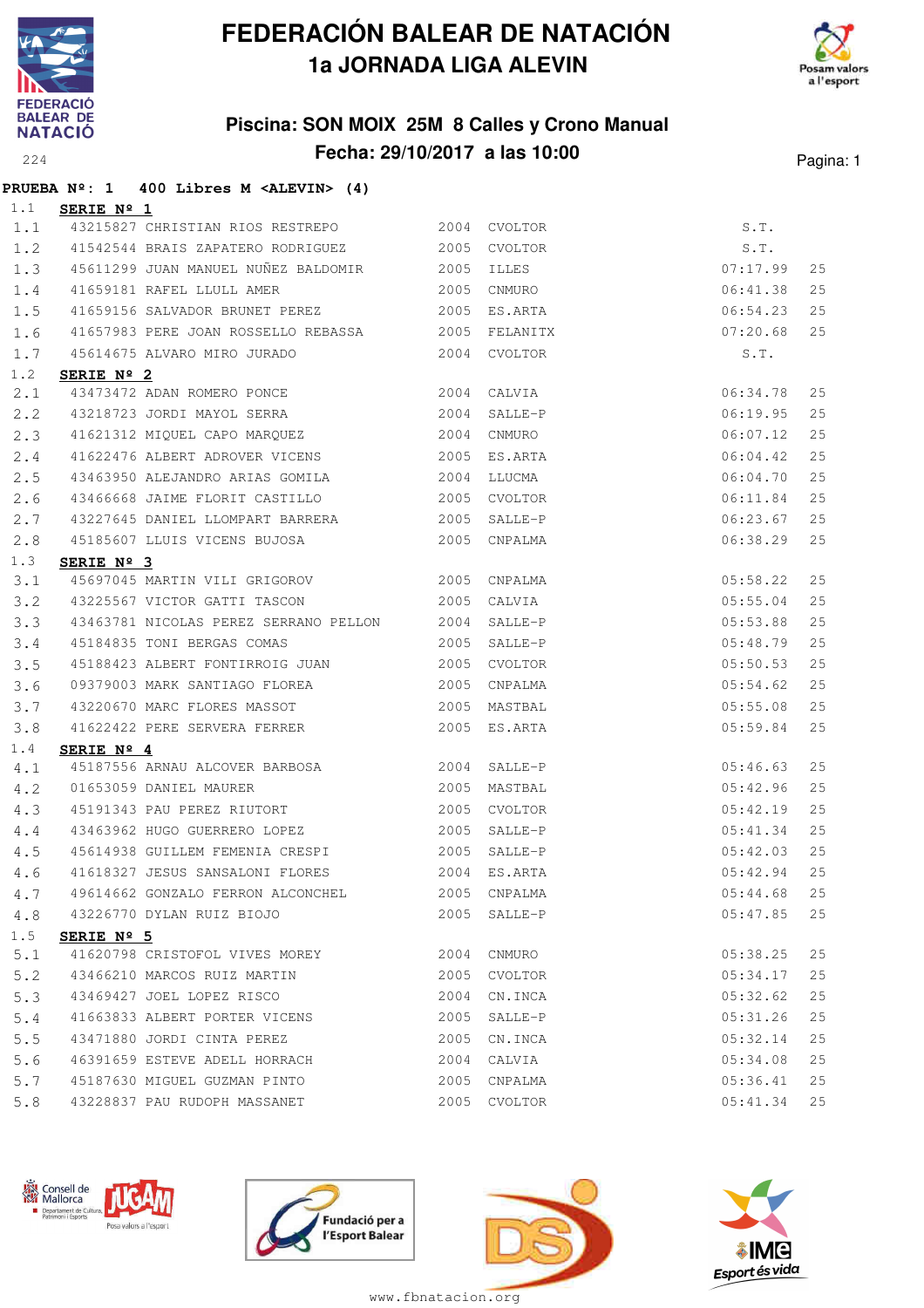



### **Piscina: SON MOIX 25M 8 Calles y Crono Manual Fecha: 29/10/2017 a las 10:00** Pagina: 2

|      |                     | PRUEBA $N^{\circ}$ : 1 400 Libres M <alevin> (4)</alevin>  |      |              |          |      |
|------|---------------------|------------------------------------------------------------|------|--------------|----------|------|
| 1.6  | <b>SERIE Nº 6</b>   |                                                            |      |              |          |      |
| 6.1  |                     | 45187470 URIEL HARO PEREZ 2005 CAMPUS                      |      |              | 05:29.94 | 25   |
| 6.2  |                     | 43473260 RAUL TUDELA MALLEN 2004                           |      | CVOLTOR      | 05:23.62 | 25   |
| 6.3  |                     | 43483056 JOSEP CASTRO TORRENS                              | 2005 | CAMPUS       | 05:19.47 | 25   |
| 6.4  |                     | 43214090 JOAN SASTRE RODRIGUEZ                             |      | 2004 CVOLTOR | 05:02.72 | 25   |
| 6.5  |                     | 45186192 JERONI BARRERA ESTADES 2004                       |      | CALVIA       | 05:18.04 | 25   |
| 6.6  |                     | 43233522 ALFONSO REINA MORENO 2005                         |      | SALLE-P      | 05:20.20 | 25   |
| 6.7  |                     | 43224511 GONZALO TORRES PUERTAS 2004                       |      | SALLE-P      | 05:24.58 | 25   |
| 6.8  |                     | 43460901 JAVIER HOLGADO BARAHONA 2005 CNPALMA              |      |              | 05:31.26 | 25   |
| 1.7  | SERIE Nº 7          |                                                            |      |              |          |      |
| 7.1  |                     | 07704218 DENIS MOLNAR 2004                                 |      | CNPALMA      | 04:59.60 | 25   |
| 7.2  |                     | 45370659 ALEJANDRO GOMEZ MILLAN 2005                       |      | CAMPUS       | 04:55.58 | 25   |
| 7.3  |                     | 49606072 JOSEP PASCUAL MUT 2005                            |      | CNPALMA      | 04:54.06 | 25   |
| 7.4  |                     | 43466374 NESTOR SIQUIER RIPOLL                             | 2004 | CNPALMA      | 04:42.16 | 25   |
| 7.5  |                     | 43471141 BARTOMEU VERDERA VAZQUEZ 2004                     |      | CAMPUS       | 04:51.27 | 25   |
| 7.6  |                     | 45611418 GUILLEM ESTARELLAS DE HARO 2004                   |      | CAMPUS       | 05:01.28 | 50   |
| 7.7  |                     | 2005<br>09897080 ALEX EMERY SACH                           |      | SALLE-P      | 04:58.89 | 25   |
| 7.8  |                     | 41513796 MANUEL MAGALHAES FERNANDEZ 2004 CNPALMA           |      |              | 05:00.13 | 25   |
|      |                     | PRUEBA $N^{\circ}$ : 2 400 Libres F <alevin> (28)</alevin> |      |              |          |      |
| 2.1  | SERIE Nº 8          |                                                            |      |              |          |      |
| 8.2  |                     | 41659496 PAULA CALDENTEY FERRER 2005 ES.ARTA               |      |              | S.T.     |      |
| 8.3  |                     | 08768907 ESTER DANAIL ANDREEVA BGRTODOROVA 2006 CVOLTOR    |      |              | 08:31.84 | 25   |
| 8.4  |                     | 45694139 ISABEL REUS HEVIA                                 | 2005 | CALVIA       | 07:12.01 | 25   |
| 8.5  |                     | 43481802 CARLOTA CALDENTEY FORTEZA 2005                    |      | CALVIA       | 08:18.59 | 25   |
| 8.6  |                     | 45189546 NEUS SERRA REGAL                                  | 2005 | CN.INCA      | S.T.     |      |
| 2.2  | SERIE $N^{\circ}$ 9 |                                                            |      |              |          |      |
| 9.2  |                     | 49773240 MERCE RIBAS BERGAS 2005 CNMURO                    |      |              | 06:57.07 | 25   |
| 9.3  |                     |                                                            |      | CVOLTOR      | 06:52.94 | 25   |
| 9.4  |                     | 41623989 EMMA GRIMALT OBRADOR                              | 2006 | FELANITX     | 06:44.11 | 25   |
| 9.5  |                     |                                                            |      |              | 06:51.43 | 25   |
| 9.6  |                     | 41713180 IRIS PONS VALENT                                  |      | 2006 MASTBAL | 06:55.49 | 25   |
| 9.7  |                     | 49923806 MARIONA MANRESA MALBERTI                          |      | 2006 SALLE-P | 07:09.62 | 25   |
|      |                     | 2.3 SERIE Nº 10                                            |      |              |          |      |
|      |                     | 10.1 45697337 MARIA FORTEZA BORRAS                         |      | 2005 CALVIA  | 06:34.15 | 25   |
| 10.2 |                     | 45189383 MARIA TASCON DOLS                                 |      | 2006 CALVIA  | 06:27.51 | 25   |
| 10.3 |                     | 43470770 ESTHER BLANOUE FAJARDO                            |      | 2006 MASTBAL | 06:25.54 | 25   |
| 10.4 |                     | 46391932 URSULA SALAS BASCUÑANA                            | 2006 | SALLE-P      | 06:22.40 | 25   |
| 10.5 |                     | 43232139 AINA BELTRAN AMOEDO                               | 2006 | CN.INCA      | 06:24.28 | $25$ |
| 10.6 |                     | 43474950 NOA MARTINEZ COUSELO                              | 2006 | CVOLTOR      | 06:25.94 | 25   |
| 10.7 |                     | 45185811 MARTA MARIA SALES LLINAS                          | 2005 | CVOLTOR      | 06:32.91 | 25   |
|      |                     | 10.8 43223463 CANDELA SOLIS MOLINA                         |      | 2005 ILLES   | 06:35.12 | 25   |







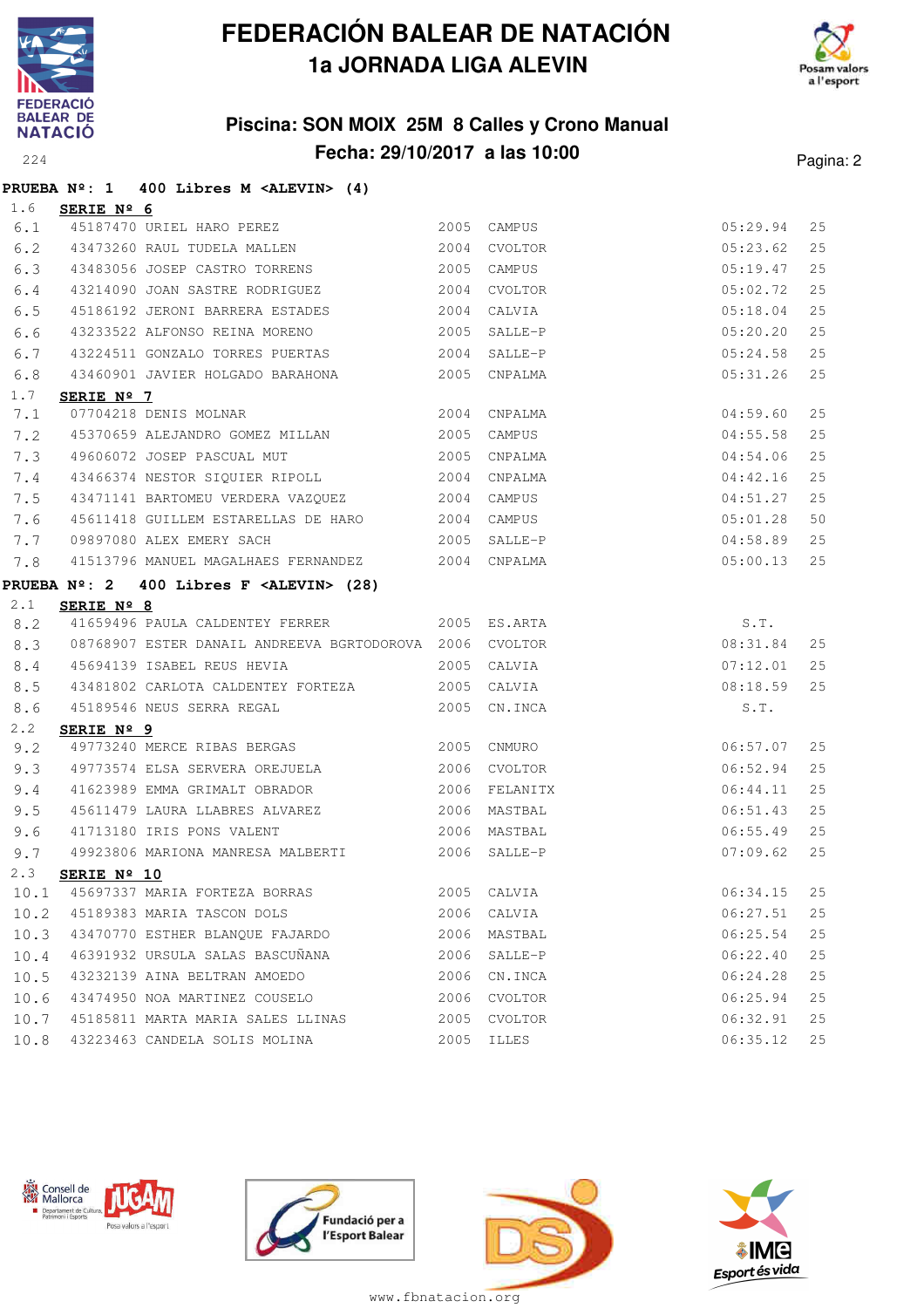



### **Piscina: SON MOIX 25M 8 Calles y Crono Manual Fecha: 29/10/2017 a las 10:00** Pagina: 3

|      |                      | PRUEBA $N^2$ : 2 400 Libres F <alevin> (28)</alevin>                                     |      |              |               |    |
|------|----------------------|------------------------------------------------------------------------------------------|------|--------------|---------------|----|
| 2.4  | SERIE Nº 11          |                                                                                          |      |              |               |    |
|      |                      | 11.1 41616096 MARIA CAPO GARAU 2006 ES.ARTA                                              |      |              | 06:17.84      | 25 |
|      |                      | 11.2 46388666 MARTA RODRIGUEZ MIÑAN 2005                                                 |      | CALVIA       | 06:11.08      | 25 |
|      |                      | 11.3 45614949 JULIA MOREY REBASSA 2006                                                   |      | SALLE-P      | 06:02.34      | 25 |
| 11.4 |                      | 46389239 LEYRE LUMBRERAS ROJO                                                            |      | 2006 SALLE-P | 05:57.07      | 25 |
| 11.5 |                      | 43573918 NADIA CORRADINI KOPECKA 2005                                                    |      | CALVIA       | 06:00.39      | 25 |
| 11.6 |                      | 43466031 JULIA MARIANO VALDES 2006                                                       |      | SALLE-P      | 06:10.43      | 25 |
| 11.7 |                      | 46388014 AINA THOMAS TABERNER                                                            | 2006 | CNPALMA      | 06:13.69      | 25 |
| 11.8 |                      | 43474335 MARTA NADAL CANET 2006 CALVIA                                                   |      |              | 06:21.31      | 25 |
| 2.5  | SERIE $N^{\circ}$ 12 |                                                                                          |      |              |               |    |
| 12.1 |                      | 41622760 ANGELS MARTI GINARD 2006 ES.ARTA                                                |      |              | 05:55.46      | 25 |
| 12.2 |                      | 45192702 NEUS CANYELLES FERRAGUT 2005                                                    |      | CVOLTOR      | 05:49.71      | 25 |
| 12.3 |                      | 04346837 JOSHA VERMEER 2006<br>45371886 PAULA MUT TUGORES 2005<br>04346837 JOSHA VERMEER |      | CALVIA       | 05:47.70      | 25 |
| 12.4 |                      |                                                                                          |      | CVOLTOR      | 05:45.17      | 25 |
| 12.5 |                      | 43470221 ADELA GARRIDO MORENO 2006                                                       |      | CNPALMA      | 05:46.52      | 25 |
| 12.6 |                      | 45692762 ANGELA BUSQUETS NAVARRO 2006                                                    |      | CNPALMA      | 05:48.58      | 25 |
| 12.7 |                      | 45691169 EUKENE JODRA RETA 2005                                                          |      | SALLE-P      | 05:53.73      | 25 |
| 12.8 |                      | 45696080 CLAUDIA AMENGUAL CAMPINS 2005 CN.INCA                                           |      |              | 05:56.31      | 25 |
| 2.6  | SERIE Nº 13          |                                                                                          |      |              |               |    |
|      |                      | 13.1 43235046 PAULA GAYA BISQUERRA 2005                                                  |      | CN.INCA      | 05:41.46      | 25 |
|      |                      | 13.2 43475268 MARTA CHUN ROCA SANCHEZ 2005                                               |      | CVOLTOR      | 05:37.06      | 25 |
| 13.3 |                      | 41620244 JOANA MARIA SASTRE ADROVER 2005 FELANITX                                        |      |              | 05:31.38      | 25 |
| 13.4 |                      | 45692981 ELBA RODRIGUEZ GARCIA 62005                                                     |      | CALVIA       | 05:28.60      | 25 |
| 13.5 |                      | 46389177 AINA CACERES TORRES 2005                                                        |      | CN.INCA      | 05:30.17      | 25 |
| 13.6 |                      | 49923805 MARTINA MANRESA MALBERTI 2005                                                   |      | SALLE-P      | 05:33.00      | 25 |
| 13.7 |                      | 45189605 MARINA PONS RAMON                                                               | 2006 | CNPALMA      | 05:37.37      | 25 |
| 13.8 |                      | 43233035 LAURA SIMO PEREZ 2005                                                           |      | SALLE-P      | 05:42.24      | 25 |
| 2.7  | SERIE Nº 14          |                                                                                          |      |              |               |    |
|      |                      | 14.1 49605081 FRANCINA MEROU MESTRE 2005                                                 |      | CNPALMA      | 05:24.59      | 25 |
|      |                      | 14.2 78223022 KIARA TORRICO RUIZ 2005                                                    |      | CVOLTOR      | 05:21.17      | 25 |
| 14.3 |                      | 43229623 SARA GIRALDO PEDROTE                                                            |      | 2005 CAMPUS  | 05:18.94      | 25 |
| 14.4 |                      | 41543011 FRANCETTE GOMEZ CAMPINS 2005 CNPALMA                                            |      |              | 05:15.76      | 25 |
|      |                      | 14.5 43467318 GABRIELA VELASCO ROCHON 2005 CAMPUS                                        |      |              | $05:16.12$ 25 |    |
|      |                      | 14.6 46393032 CAROLINA HEREDIA BLANCO 2005 SALLE-P                                       |      |              | 05:20.58      | 25 |
|      |                      | 14.7 45691467 MARTA BAÑOS VERA                                                           |      | 2005 CVOLTOR | 05:21.37      | 25 |
| 14.8 |                      | 49868937 CARLA LLABRES PEDRET                                                            |      | 2006 SALLE-P | 05:27.72      | 25 |
| 2.8  | SERIE $N^{\circ}$ 15 |                                                                                          |      |              |               |    |
| 15.1 |                      | 43232487 LUA RIEDMULLER ALONSO                                                           | 2005 | CALVIA       | 05:09.47      | 25 |
| 15.2 |                      | 41664031 SOFIA BARRIOS GIORNO                                                            | 2005 | CNPALMA      | 05:06.93      | 25 |
| 15.3 |                      | 43470223 AINA BOIX HOMAR                                                                 | 2005 | CNPALMA      | 05:00.31      | 25 |
| 15.4 |                      | 45614441 CLAUDIA NUÑEZ LLADO                                                             | 2005 | SALLE-P      | 04:52.44      | 25 |
| 15.5 |                      | 43464488 NIKA SANCHEZ GUTNIK                                                             | 2005 | SALLE-P      | 05:00.18      | 50 |
| 15.6 |                      | 49770151 ESTELA GARAU MORENO                                                             | 2005 | CALVIA       | 05:01.60      | 25 |
| 15.7 |                      | 43476271 ARIADNA MORA FERRANDIS                                                          | 2006 | SALLE-P      | 05:07.01      | 25 |
| 15.8 |                      | 45614381 MARTA RUBIO BUJOSA                                                              | 2005 | CNPALMA      | 05:19.01      | 50 |







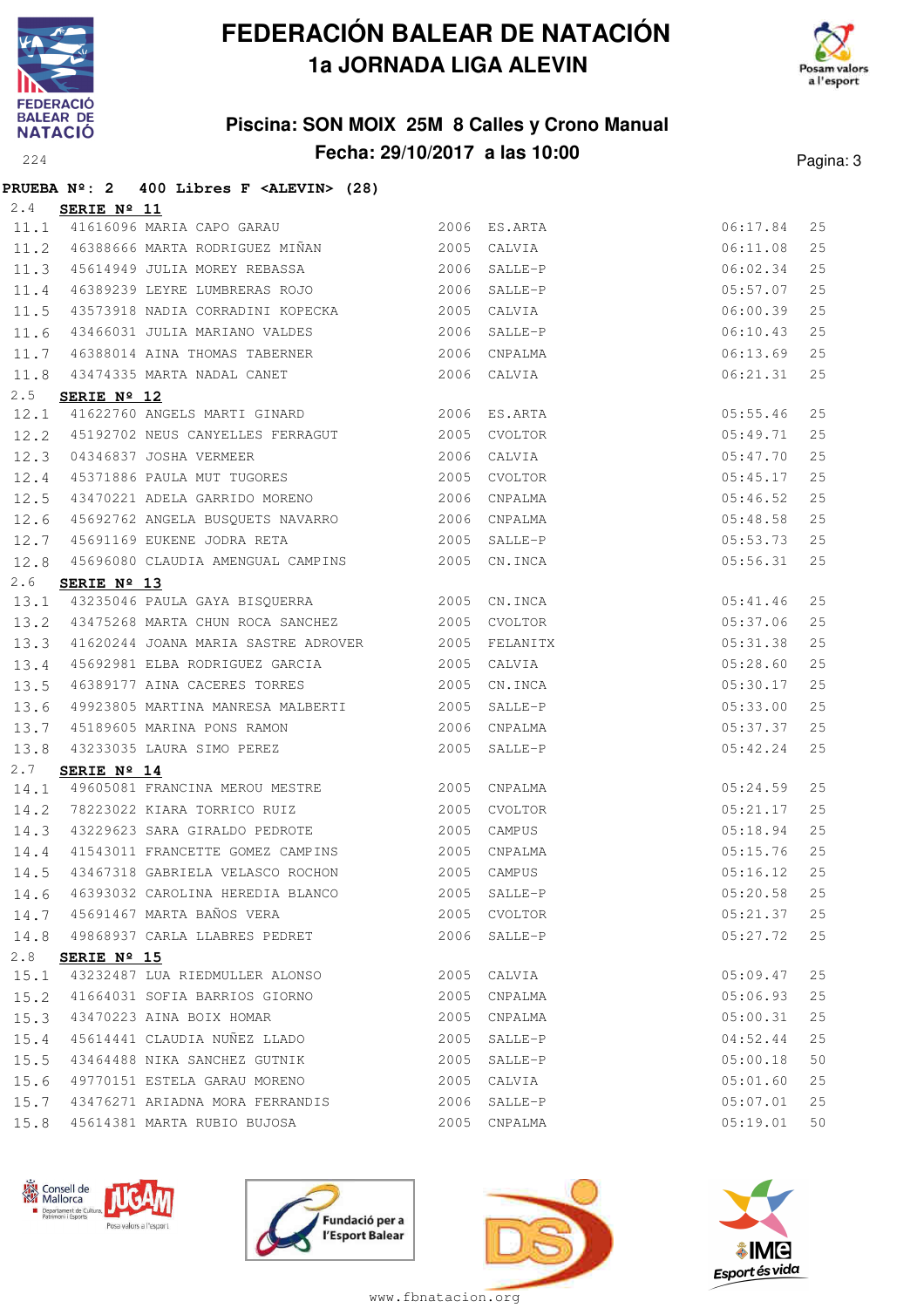





### **PRUEBA Nº: 3 200 Estilos M <ALEVIN> (17)**

| 3.1  | SERIE Nº 16          |                                                                                               |      |                                        |          |    |
|------|----------------------|-----------------------------------------------------------------------------------------------|------|----------------------------------------|----------|----|
|      |                      |                                                                                               |      |                                        | S.T.     |    |
|      |                      | 16.1 45697045 MARTIN VILI GRIGOROV 2005 CNPALMA<br>16.2 45187470 URIEL HARO PEREZ 2005 CAMPUS |      |                                        | S.T.     |    |
| 16.3 |                      |                                                                                               |      |                                        | S.T.     |    |
| 16.4 |                      | 43215827 CHRISTIAN RIOS RESTREPO 2004 CVOLTOR                                                 |      |                                        | S.T.     |    |
| 16.5 |                      | 41659181 RAFEL LLULL AMER 2005                                                                |      | S.1.<br>S.T.<br>S.T.<br>S.T.<br>CNMURO |          |    |
| 16.6 |                      | 45614675 ALVARO MIRO JURADO 2004 CVOLTOR                                                      |      |                                        |          |    |
| 16.7 |                      | 43227645 DANIEL LLOMPART BARRERA 2005 SALLE-P                                                 |      |                                        |          |    |
| 3.2  | SERIE Nº 17          |                                                                                               |      |                                        |          |    |
| 17.1 |                      | 45611299 JUAN MANUEL NUÑEZ BALDOMIR 2005 ILLES                                                |      |                                        | 03:56.93 | 25 |
| 17.2 |                      | 43473472 ADAN ROMERO PONCE                                                                    |      | 2004 CALVIA                            | 03:28.62 | 25 |
| 17.3 |                      | 43460901 JAVIER HOLGADO BARAHONA 2005 CNPALMA                                                 |      |                                        | 03:22.44 | 25 |
| 17.4 |                      | 41659156 SALVADOR BRUNET PEREZ 2005 ES.ARTA                                                   |      |                                        | 03:19.20 | 25 |
|      |                      | 17.5 45184835 TONI BERGAS COMAS                                                               |      | $2005$ SALLE-P                         | 03:19.26 | 25 |
| 17.6 |                      | 46391659 ESTEVE ADELL HORRACH 2004 CALVIA                                                     |      |                                        | 03:24.92 | 25 |
| 17.7 |                      | 45185607 LLUIS VICENS BUJOSA 2005 CNPALMA                                                     |      |                                        | 03:36.88 | 25 |
| 3.3  | SERIE Nº 18          |                                                                                               |      |                                        |          |    |
| 18.1 |                      | 45191343 PAU PEREZ RIUTORT 2005 CVOLTOR                                                       |      |                                        | 03:18.18 | 25 |
| 18.2 |                      | 43466668 JAIME FLORIT CASTILLO                                                                |      | 2005 CVOLTOR                           | 03:14.97 | 25 |
| 18.3 |                      | 41622476 ALBERT ADROVER VICENS 2005 ES.ARTA                                                   |      |                                        | 03:13.82 | 25 |
| 18.4 |                      | 45614938 GUILLEM FEMENIA CRESPI 2005                                                          |      | SALLE-P                                | 03:12.97 | 25 |
| 18.5 |                      | 43463781 NICOLAS PEREZ SERRANO PELLON 2004 SALLE-P                                            |      |                                        | 03:13.78 | 25 |
| 18.6 |                      | 43226770 DYLAN RUIZ BIOJO                                                                     |      | 2005 SALLE-P                           | 03:14.84 | 25 |
| 18.7 |                      | 43220670 MARC FLORES MASSOT 2005 MASTBAL                                                      |      |                                        | 03:15.42 | 25 |
| 18.8 |                      | 41622422 PERE SERVERA FERRER 2005 ES.ARTA                                                     |      |                                        | 03:18.41 | 25 |
| 3.4  | SERIE Nº 19          |                                                                                               |      |                                        |          |    |
| 19.1 |                      | 43225567 VICTOR GATTI TASCON 2005 CALVIA                                                      |      |                                        | 03:09.37 | 25 |
| 19.2 |                      | 43218723 JORDI MAYOL SERRA                                                                    |      | 2004 SALLE-P                           | 03:08.64 | 25 |
| 19.3 |                      | 45188423 ALBERT FONTIRROIG JUAN 2005 CVOLTOR                                                  |      |                                        | 03:08.23 | 25 |
| 19.4 |                      | 43233522 ALFONSO REINA MORENO 2005                                                            |      | SALLE-P                                | 03:05.84 | 25 |
| 19.5 |                      | 43466210 MARCOS RUIZ MARTIN 2005 CVOLTOR                                                      |      |                                        | 03:06.09 | 25 |
| 19.6 |                      | 41618327 JESUS SANSALONI FLORES 2004 ES.ARTA                                                  |      |                                        | 03:08.33 | 25 |
| 19.7 |                      | 01653059 DANIEL MAURER 2005 MASTBAL                                                           |      | $03:08.89$ 25<br>$03:10.31$ 25         | 03:08.89 | 25 |
| 19.8 |                      | 41621312 MIQUEL CAPO MARQUEZ 2004 CNMURO                                                      |      |                                        |          |    |
| 3.5  | SERIE $N^{\circ}$ 20 |                                                                                               |      |                                        |          |    |
|      |                      | 20.1 09379003 MARK SANTIAGO FLOREA 2005 CNPALMA                                               |      |                                        | 03:02.98 | 25 |
|      |                      | 20.2 45187556 ARNAU ALCOVER BARBOSA                                                           |      | 2004 SALLE-P                           | 03:01.84 | 25 |
| 20.3 |                      | 43228837 PAU RUDOPH MASSANET 2005 CVOLTOR                                                     |      |                                        | 03:01.02 | 25 |
| 20.4 |                      | 49614662 GONZALO FERRON ALCONCHEL 2005                                                        |      | CNPALMA                                | 02:57.12 | 25 |
| 20.5 |                      | 43463962 HUGO GUERRERO LOPEZ                                                                  | 2005 | SALLE-P                                | 02:58.65 | 25 |
| 20.6 |                      | 45187630 MIGUEL GUZMAN PINTO                                                                  | 2005 | CNPALMA                                | 03:01.80 | 25 |
| 20.7 |                      | 41620798 CRISTOFOL VIVES MOREY                                                                | 2004 | CNMURO                                 | 03:02.66 | 25 |
| 20.8 |                      | 41663833 ALBERT PORTER VICENS                                                                 |      | 2005 SALLE-P                           | 03:04.78 | 25 |







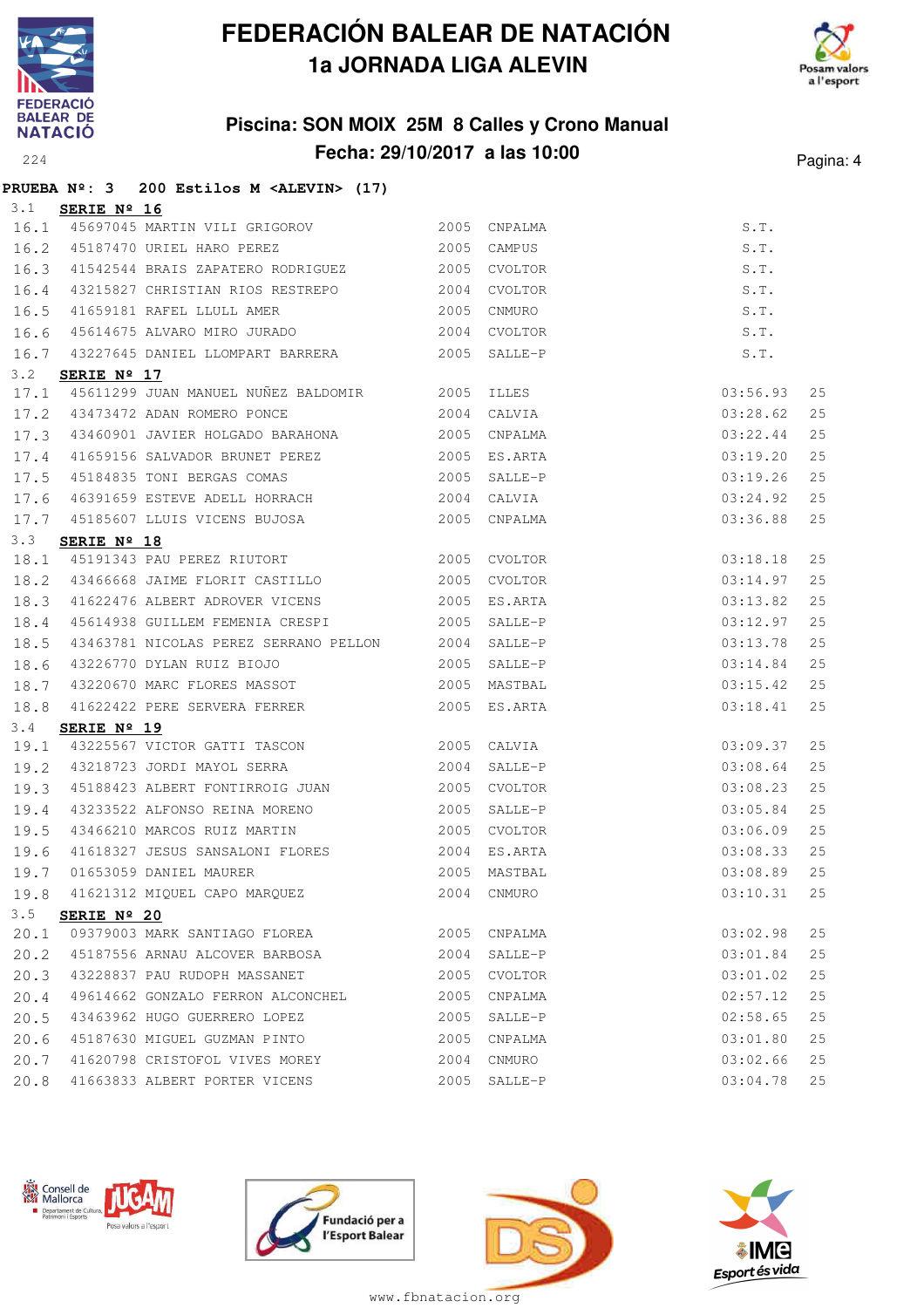



### **Piscina: SON MOIX 25M 8 Calles y Crono Manual Fecha: 29/10/2017 a las 10:00** Pagina: 5

|      |                      | PRUEBA $N^{\circ}$ : 3 200 Estilos M <alevin> (17)</alevin>                                |      |              |                      |    |
|------|----------------------|--------------------------------------------------------------------------------------------|------|--------------|----------------------|----|
| 3.6  | SERIE Nº 21          |                                                                                            |      |              |                      |    |
|      |                      | 21.1 43473260 RAUL TUDELA MALLEN 2004 CVOLTOR                                              |      |              | 02:55.78             | 25 |
|      |                      | 21.2 43469427 JOEL LOPEZ RISCO 2004                                                        |      | CN.INCA      | 02:54.31             | 25 |
| 21.3 |                      | 43471880 JORDI CINTA PEREZ 2005                                                            |      | CN.INCA      | 02:53.55             | 25 |
| 21.4 |                      | 2004<br>07704218 DENIS MOLNAR                                                              |      | CNPALMA      | 02:50.84             | 25 |
| 21.5 |                      | 45186192 JERONI BARRERA ESTADES 2004 CALVIA                                                |      |              | 02:51.74             | 25 |
| 21.6 |                      | 45370659 ALEJANDRO GOMEZ MILLAN 2005 CAMPUS                                                |      |              | 02:53.80             | 25 |
| 21.7 |                      | 43224511 GONZALO TORRES PUERTAS 2004                                                       |      | SALLE-P      | 02:55.34             | 25 |
| 21.8 |                      | 09897080 ALEX EMERY SACH 2005 SALLE-P                                                      |      |              | 02:56.20             | 25 |
| 3.7  | SERIE Nº 22          |                                                                                            |      |              |                      |    |
| 22.1 |                      | 43214090 JOAN SASTRE RODRIGUEZ 2004 CVOLTOR                                                |      |              | 02:47.46             | 25 |
| 22.2 |                      | 43471141 BARTOMEU VERDERA VAZQUEZ 2004                                                     |      | CAMPUS       | 02:43.28             | 25 |
| 22.3 |                      | 41513796 MANUEL MAGALHAES FERNANDEZ 2004 CNPALMA                                           |      |              | 02:40.68             | 25 |
|      |                      | 22.4 43466374 NESTOR SIQUIER RIPOLL                                                        |      | 2004 CNPALMA | 02:29.72             | 50 |
| 22.5 |                      | 45611418 GUILLEM ESTARELLAS DE HARO 2004 CAMPUS                                            |      |              | 02:36.95             | 50 |
| 22.6 |                      | 43480329 MIQUEL TORRES GINER 2004 SALLE-P                                                  |      |              | 02:46.78             | 50 |
| 22.7 |                      | 49606072 JOSEP PASCUAL MUT 49606072 2005                                                   |      |              | 02:46.57             | 25 |
| 22.8 |                      | 43483056 JOSEP CASTRO TORRENS                                                              |      | 2005 CAMPUS  | 02:50.66             | 25 |
|      |                      | PRUEBA $N^{\circ}$ : 4 200 Estilos F <alevin> (41)</alevin>                                |      |              |                      |    |
| 4.1  | SERIE $N^{\circ}$ 23 |                                                                                            |      |              |                      |    |
|      |                      | 23.1 43233035 LAURA SIMO PEREZ 2005 SALLE-P                                                |      |              | S.T.                 |    |
|      |                      | 23.2 45692981 ELBA RODRIGUEZ GARCIA 2005 CALVIA                                            |      |              | S.T.                 |    |
| 23.3 |                      | 49773574 ELSA SERVERA OREJUELA                                                             |      | 2006 CVOLTOR | $S.T.$<br>$03:59.02$ |    |
| 23.4 |                      |                                                                                            |      |              |                      | 25 |
| 23.5 |                      | 45189546 NEUS SERRA REGAL 2005                                                             |      | CN.INCA      | S.T.                 |    |
| 23.6 |                      |                                                                                            |      |              | S.T.                 |    |
| 23.7 |                      | 46391932 URSULA SALAS BASCUÑANA (2006 SALLE-P                                              |      |              | S.T.                 |    |
| 23.8 |                      | 08768907 ESTER DANAIL ANDREEVA BGRTODOROVA 2006 CVOLTOR                                    |      |              | S.T.                 |    |
| 4.2  | SERIE $N^{\circ}$ 24 |                                                                                            |      |              |                      |    |
|      |                      | 24.1 49773240 MERCE RIBAS BERGAS 2005 CNMURO                                               |      |              | 03:53.53             | 25 |
|      |                      | 24.2 41623989 EMMA GRIMALT OBRADOR 6 2006 FELANITX                                         |      |              | 03:44.48             | 25 |
|      |                      | 24.3 45189383 MARIA TASCON DOLS 2006 CALVIA<br>24.4 43474335 MARTA NADAL CANET 2006 CALVIA |      |              | 03:33.61             | 25 |
|      |                      |                                                                                            |      |              | 03:29.47             | 25 |
| 24.5 |                      | 41616096 MARIA CAPO GARAU                                                                  |      | 2006 ES.ARTA | 03:29.53             | 25 |
| 24.6 |                      | 43223463 CANDELA SOLIS MOLINA                                                              | 2005 | ILLES        | 03:39.60             | 25 |
| 24.7 |                      | 41713180 IRIS PONS VALENT                                                                  |      | 2006 MASTBAL | 03:48.37             | 25 |
| 24.8 |                      | 49923806 MARIONA MANRESA MALBERTI (2006)                                                   |      | SALLE-P      | 03:55.79             | 25 |
| 4.3  | SERIE Nº 25          |                                                                                            |      |              |                      |    |
| 25.1 |                      | 43466031 JULIA MARIANO VALDES 2006                                                         |      | SALLE-P      | 03:27.78             | 25 |
| 25.2 |                      | 45185811 MARTA MARIA SALES LLINAS                                                          | 2005 | CVOLTOR      | 03:23.67             | 25 |
| 25.3 |                      | 43470221 ADELA GARRIDO MORENO                                                              | 2006 | CNPALMA      | 03:20.81             | 25 |
| 25.4 |                      | 45691169 EUKENE JODRA RETA                                                                 | 2005 | SALLE-P      | 03:19.12             | 25 |
| 25.5 |                      | 43232139 AINA BELTRAN AMOEDO                                                               | 2006 | CN.INCA      | 03:20.04             | 25 |
| 25.6 |                      | 45614949 JULIA MOREY REBASSA                                                               | 2006 | SALLE-P      | 03:23.54             | 25 |
| 25.7 |                      | 43474950 NOA MARTINEZ COUSELO                                                              | 2006 | CVOLTOR      | 03:26.93             | 25 |
| 25.8 |                      | 43470770 ESTHER BLANQUE FAJARDO                                                            | 2006 | MASTBAL      | 03:28.22             | 25 |